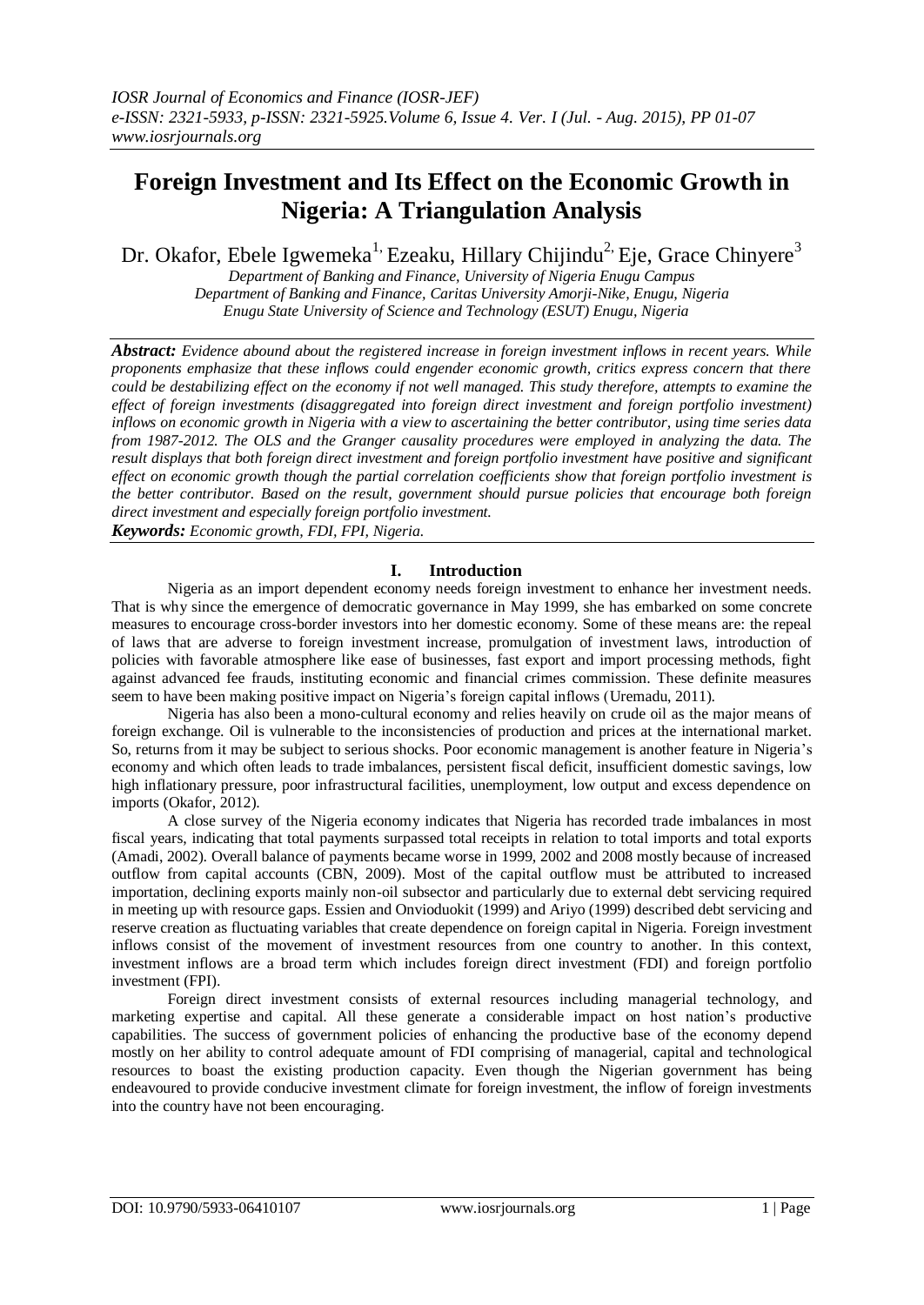Notwithstanding the existence of a substantial amount of literature on the effects of foreign portfolio investment on economic growth in developing economies, theoretical and empirical work on the subject is yet to produce a consensus position. There are two main opinions in the literature. The first argues that economic activities in a country constitute the important drivers of stock market growth and development (Yartey, 2008). The group opined that financing a country's growth through foreign portfolio investment can open countries to sudden inflow and outflows that can disorganize sound economies, and force them into drastic macroeconomic adjustments and wreak havoc in their securities market. Studies in support of this idea include Dellas and Martin (2002), Carlson and Hernandez (2002). The second argument of the literature is that greater openness which leads to inflow of foreign investment has enabled the developing countries to gain from research and development (R&D) in advanced economies and also enhanced growth of manufacturing in emerging markets as well as improved the growth of their capital markets resulting to general growth in the economy (Moreno, 1993; and Gould et al., 1993). Although these issues are very important for policy reasons, only Mc Aleese (2004) asserts that "FDI embodies a package of potential growth enhancing attributes such as technology and access to international market" but the host country must meet certain preconditions in order to absorb and maintain these benefits and not all emerging markets have such qualities (Collier and Dollar, 2001). Therefore, increase in foreign investment has stimulated debates about its influence on the economic growth of an emerging market like Nigeria.

This paper is divided into five parts. Part one above is the introduction. Part two reviews the relevant literature, part three discusses the methodology employed in this study, and part four is data presentation and analysis while part five discusses the findings and recommendation.

This study will evaluate the inflow of foreign investment in Nigeria and its Effect on the Nigerian Economy. The period 1987-2012 will be investigated in the study. Only FDI and FPI will be used as the explanatory variables, while GDP will be used as the dependent variable.

## **II. Review of Related Literature**

In the neo-classical production function approach, output is generated by using capital and labour in the production process. With this framework in mind, foreign investment inflows can have influence on each variable on the production function. Foreign investment increases capital, and may effectively improve the factor labour by transferring new technologies. It also has the ability to raise total factor productivity. So, apart from having direct capital augmenting effects, foreign investment also has added indirect effect and thus, promotes output growth rate.

In the midst of various economic and financial crises in the 1990s and 2000s, there has been renewed research interest in examining the effect of FPI on the economic growth of the recipient countries. FPI contributes significantly to the development of an efficient domestic capital market and brings several benefits to the host country. According to Levine and Zervos (1996), increase in FPI leads to greater liquidity in the capital market resulting in a deeper and broader market. Knill (2003) studies the impact of the FPI on small firms and finds that it helps to bridge the gap between the amount of financing small firms need and that which they can access through the capital markets. Particularly, he finds that FPI is linked with an increased capacity to issue publicly traded securities for small firms in all nations, regardless of property right development.

In a study by Prasad, Raghuran and Subramanian (2007) on foreign capital and economic growth, they highlighted that among developing countries, there exists positive correlation between current account balances (surpluses, not deficits) and growth. The correlation is quite strong because it is present in cross- sectional as well as in panel data; it is not very sensitive to the choice of period or countries examined. It cannot be attributed simply to aid flows and it survives some other robustness tests. They went further to reveal that among industrial countries, those that rely more on foreign finance seem to grow faster. So it is probable that when facing improved domestic investment opportunities and related higher incomes, poor countries do not have financial systems that can readily use arm's-length foreign capital to stimulate investment. They therefore, demonstrate that countries with underdeveloped financial systems are particularly unlikely to utilize foreign capital to finance growth.

In the case of FDI, in the earlier stage, some studies had shown that FDI has a negative effect on the growth of developing countries (Griffin, 1970 and Weisskopf, 1972). The major arguments of these studies were that FDI flows to the less developed countries (LDCs) are mainly directed towards the primary sector, which fundamentally promote the less market value of this sector. Since these primary products are exported to the developed countries and are processed for import, it receives a lower price for its primary product. It could be the reason for the negative impact of FDI flows in such economies. However, some other studies were of the view that foreign capital inflows have positive impact on economic efficiency and growth of LDCs. It has been illustrated that FDI could have a positive short term effect on growth as it beefs up the economic activity. Still, in the long-run it decreases the growth rate because of the dependency, particularly due to "recapitalization" (Bornschier, 1980). The reason is because foreign investors repatriate their investment by contracting the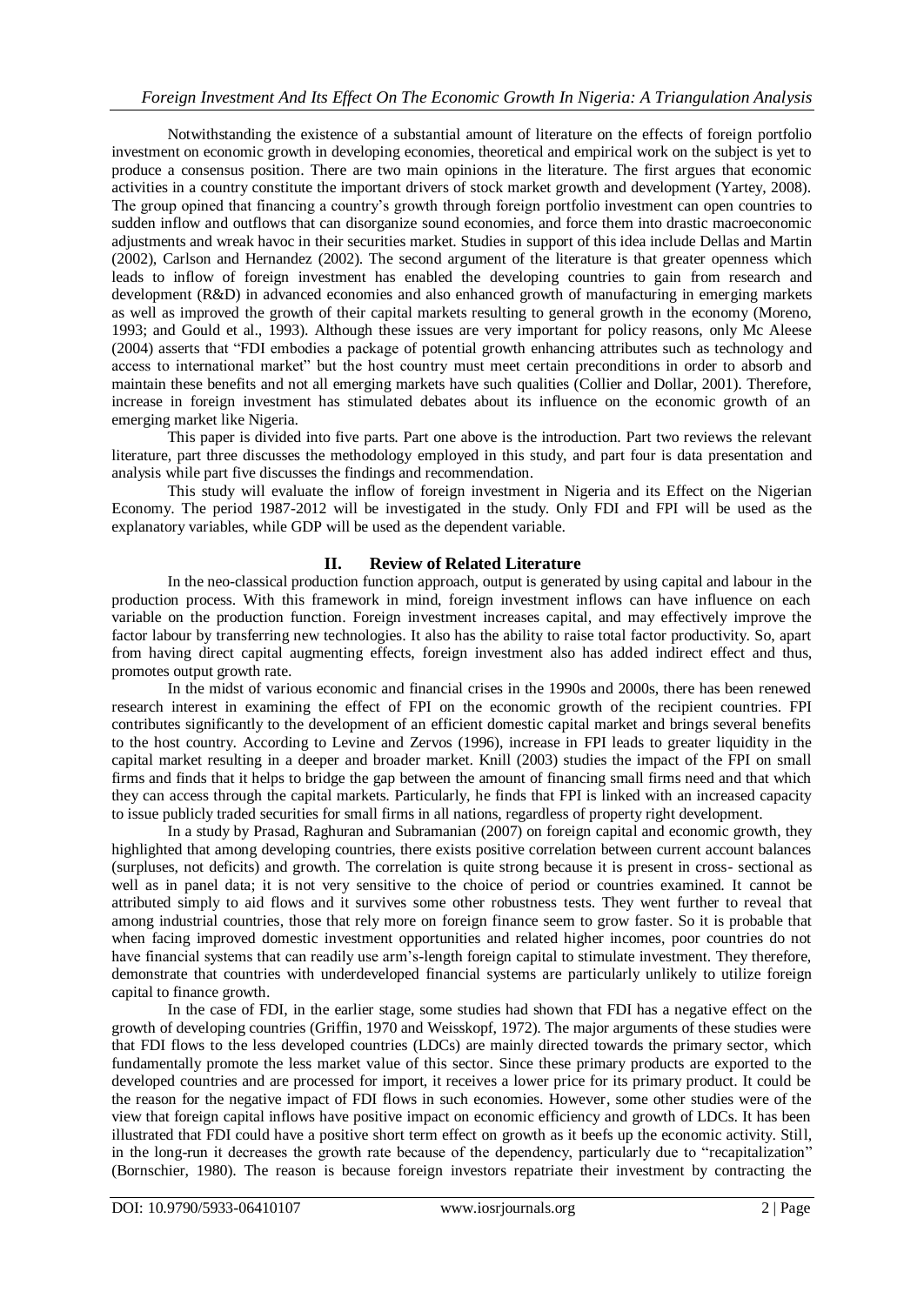economic activities in the long run. The endogenous growth theory questioned this view in analyzing long-run growth rate of the economy by using endogenous variables like technology and human capital (Barro and Martin, 1995; Hellman and Grossman, 1991). FDI is a vital force for the transfer of technology and knowledge and shows that it can actually have a long-run impact on growth by creating increasing return in production through positive externalities and productive spillovers. So, FDI can bring about higher growth by combining new inputs and techniques (Feenstra and Markusen, 1994).

Another study by Kashibhatla and Sawhey (1996) in the U.S. supports a uni-directional casualty from GDP to FDI and not vice versa. This is probably due to the fact that for an industrialized country, FDI follows GDP, as GDP is the indicator for market size. In the study of the external effect of FDI on export in Bangladesh, Aitken (1997) showed the entry of a single Korean multinational in garment exports resulted in the establishment of a number of domestic export firms there by building the country's' largest export industry.

In a related study of the Chinese economy by Chen, Chang and Zhang (1995) using time series data for the period 1979-1993, estimated the regression between GNP, domestic savings in one period lag (all in logarithmic value). The results show that there is a positive relationship between FDI and GNP and it is significant at 5% level for the Chinese economy. An empirical study of the relationship between FDI flows and economic growth in China by Sahoo, et al, (2002) the regression show that there is a long-run relationship between variables such as GDP, FDI and change in domestic capital formation.

Foreign direct investment also contributes to economic growth via technology transfer. Transnational companies can transfer technology either directly (internally) to their foreign owned enterprises (FOE) or indirectly (externally) to domestically owned and controlled firms in the host country (Blomstron et al., 2000; UNCTAD, 2000). Spillovers of advanced technology from foreign owned enterprises to local enterprises can take any of four ways: labor turnover from affiliates to domestic firms; internationalization of research and development (Hanson, 2001; Blomstrom and Kokko, 1998); vertical linkages between affiliates and domestic suppliers and consumers; and horizontal linkages between the affiliates and firms in the same industry in the host country (Lim, 2001; Smarzynska, 2002). The pace of technological change in the economy as a whole will depend on the innovative and social capabilities of the host country, together with the absorptive capacity of other enterprises in the country (Carkovic and Levine, 2002).

In Nigeria studies that were carried out on the relationship between foreign investment and economic growth have divergent results. Olotu and Jegbefume (2011) in their study of the place of foreign capital flows in the Nigerian economic growth equation with a bias in the foreign portfolio investment, the result indicate that domestic investment is not statistically different from zero, openness has a negative value. They also found a close relationship between FDI and the real non oil GDP.

Again, Mojekwu and Ogege (2012) studied foreign direct investment and the challenges of a sustainable development in Nigeria and finds that gross capital formation has a positive and significant relationship with economic growth in Nigeria. A look at some empirical works available reveals a divergence of opinions. Durham (2003) on the effects of foreign portfolio investment and "other" foreign investment on economic growth using cross-country data observes that FPI has no effect on economic growth and does not correlate positively with macroeconomic volatility. This result is in line with the study of Sethi and Patnaik (2005) on impact of international capital flows on India's financial markets and economic growth. By using monthly data, they find that FDI positively affects the economic growth, while the effect of Foreign Portfolio Investment is negative.

Knill (2003) examines the impact of foreign portfolio investment on small firms and finds that it helps to bridge the gap between the amounts of financing small firms require and that which they can access through the capital markets. Specifically, he finds that foreign portfolio investment is associated with an increased ability to issue publicly traded securities for small firms in all nations, regardless of property rights development. Again, Yasmin (2005) still on the phenomenon on Pakistan applied the simultaneous equation model for Foreign Capital Investment, GNP and Savings where he finds a positive and statistically significant relationship between FCI and growth.

## **III. Research Methodology**

The study adopted ex-post facto design as we are examining events that have indeed already taken place. The period of coverage is 1987-2012. The justification of 1987 as our base year is because of the perceived economic effects of the Structural Adjustment Programme of 1986. Granger causality test was adopted in this research analysis to ascertain the causal relationships between the dependent variable and the independent variables. The OLS technique was also employed in analyzing the data. Secondary data used is of secondary nature.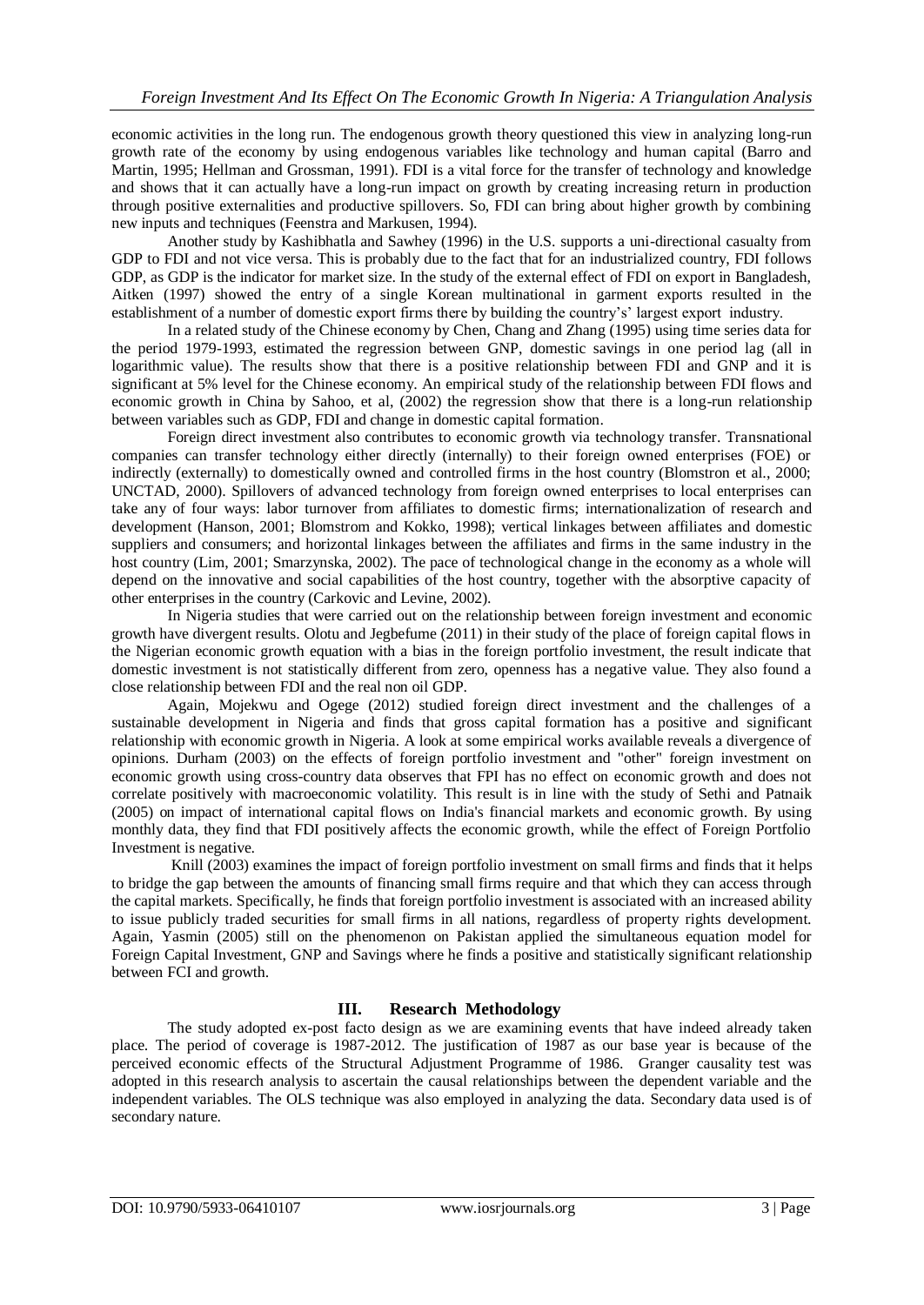## **3.1 Model Specification**

The selection of the model is based on the theoretical perspectives of the nexus between foreign capital inflows, which maintains that such inflows stimulate economic growth. Therefore, mathematically, economic growth is expressed as a function of foreign capital inflows thus;

| $Y_t =$           | $f(FCL)$ -                                                                                   | the contract of the contract of the contract of the |  | $\sim$ |  |
|-------------------|----------------------------------------------------------------------------------------------|-----------------------------------------------------|--|--------|--|
| Where:<br>$Y_t =$ | Economic growth at time t                                                                    |                                                     |  |        |  |
| $FCI_t =$         | Foreign Capital Inflows at time t                                                            |                                                     |  |        |  |
|                   | When equation (1) is expanded to accommodate indicators of Foreign Capital Inflows, we have: |                                                     |  |        |  |

| $GDP_t$ |  | $\alpha + B_1FDI_t + B_2FPI_t + \mu$ - |  |  |  |  |  |
|---------|--|----------------------------------------|--|--|--|--|--|
|---------|--|----------------------------------------|--|--|--|--|--|

Where:

| $\cdots$         |     |                                                      |
|------------------|-----|------------------------------------------------------|
| GDP <sub>t</sub> | $=$ | Gross Domestic Product (A proxy for economic growth) |
| $\alpha$         |     | Equation constant                                    |
| $FDI_t$          | $=$ | Foreign Direct Investment                            |
| $FPI_t$          | $=$ | Foreign Portfolio Investment                         |
| $\mu$            |     | Error term                                           |
|                  |     |                                                      |

Meanwhile, we introduced log in the equation to improve the linearity of the equation

## **DLGDP=f (DLFDI, DLFPI)**

## **Results and Analysis**

## (i) **Unit root test**

Spurious and unreliable results will be probable if time series data are not stationary. Therefore, in order to avert this problem, unit root test was conducted on all the variables. Hence, below is the Augmented Dickey Fuller (ADF) unit root, which was engaged to test for the stationarity of the time series data.

|            | 75                        |             |                    | ₩.        |
|------------|---------------------------|-------------|--------------------|-----------|
| GDP        |                           |             |                    |           |
|            | <b>ADF</b> Test Statistic | $-6.427110$ | 1% Critical Value* | $-4.3942$ |
|            |                           |             | 5% Critical Value  | $-3.6118$ |
|            |                           |             | 10% Critical Value | $-3.2418$ |
|            | Durbin Watson             |             |                    | 1.902234  |
| <b>FDI</b> |                           |             |                    |           |
|            | <b>ADF</b> Test Statistic | $-5.445110$ | 1% Critical Value* | $-2.6649$ |
|            |                           |             | 5% Critical Value  | $-1.9559$ |
|            |                           |             | 10% Critical Value | $-1.6231$ |
|            | Durbin Watson             |             |                    | 1.918616  |
| FPI        |                           |             |                    |           |
|            | <b>ADF</b> Test Statistic | $-6.59518$  | 1% Critical Value* | $-4.4415$ |
|            |                           |             | 5% Critical Value  | $-3.6330$ |
|            |                           |             | 10% Critical Value | $-3.2535$ |
|            | Durbin Watson             |             |                    | 1.880665  |
|            | $\sim$                    |             |                    |           |

| Table 1: Augmented Dickey-Fuller Unit Root Test (after detrending and differencing) |  |
|-------------------------------------------------------------------------------------|--|
|-------------------------------------------------------------------------------------|--|

Source: Researchers' Eviews result.

Table 1 shows results of tests for stationarity and autocorrelation after transformation of the time series data. After 1st differencing and detrending of the time series data, the series became stationary. The results in table 1 shows that the computed ADF test-statistics for all the variables are smaller than the critical values at 1%, 5% and 10% significant levels and the Durbin-Watson statistics are very close to 2.000000 indicates that there is no autocorrelation problems in the time series data, which confirms the reliability of the results. Table 2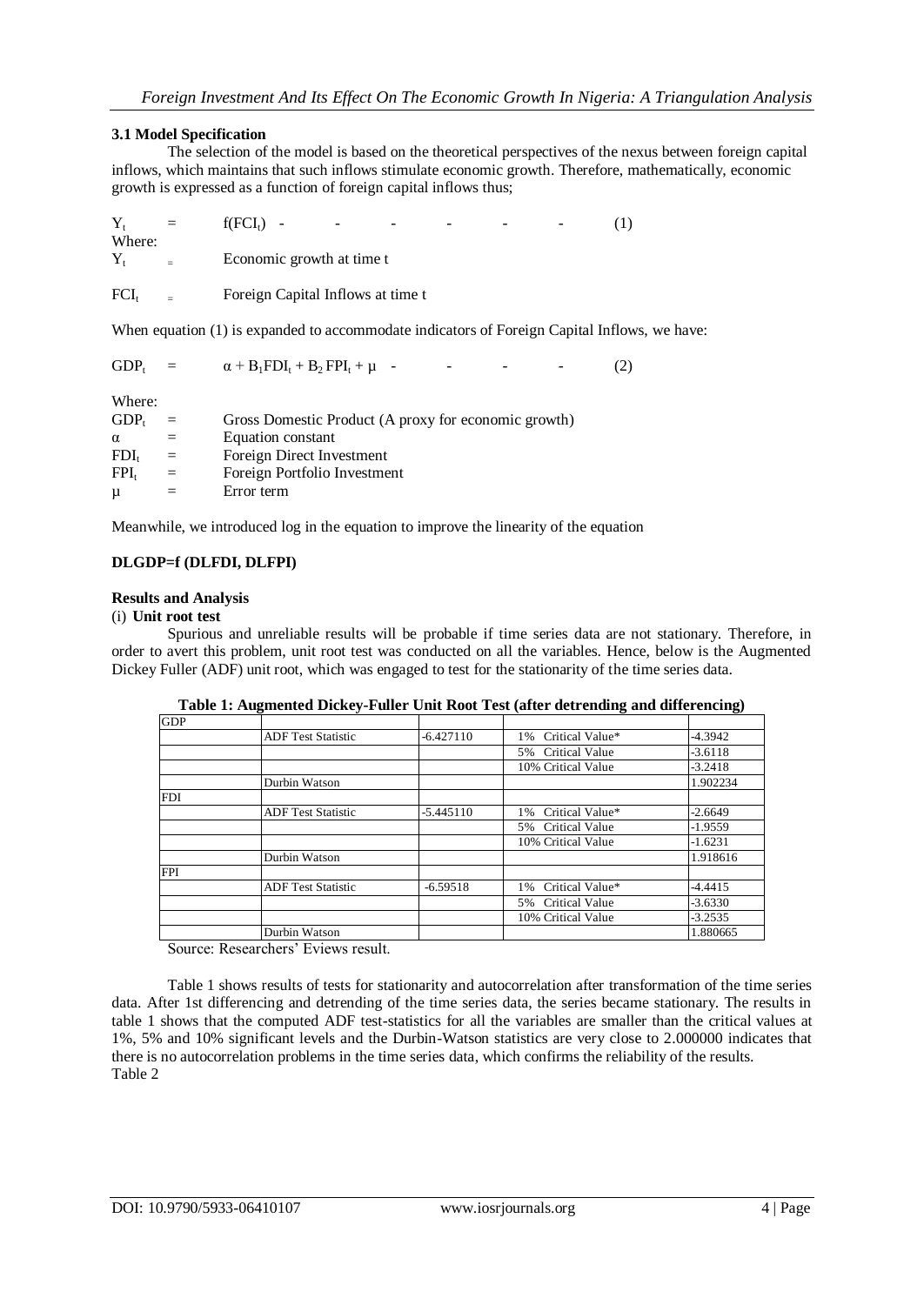## **Table 2: Summary Results of Estimation of Model**

| DLGDP=f (DLFDI, DLFPI)                                           |             |                    |                       |             |  |
|------------------------------------------------------------------|-------------|--------------------|-----------------------|-------------|--|
| Dependent Variable: DLOG(GDP(-1))                                |             |                    |                       |             |  |
| Method: Least Squares                                            |             |                    |                       |             |  |
| Sample(adjusted): 3 26                                           |             |                    |                       |             |  |
| Included observations: 24 after adjusting endpoints              |             |                    |                       |             |  |
| White Heteroskedasticity-Consistent Standard Errors & Covariance |             |                    |                       |             |  |
|                                                                  |             |                    |                       |             |  |
| Variable                                                         | Coefficient | Std. Error         | t-Statistic           | Prob.       |  |
|                                                                  |             |                    |                       |             |  |
| $\overline{C}$                                                   | 0.199618    | 0.032168           | 6.205551              | 0.0000      |  |
| $DLOG(FPI(-1))$                                                  | 0.039200    | 0.013598           | 2.882798              | 0.0089      |  |
| $DLOG(FDI(-1))$                                                  | 0.130794    | 0.048631           | 2.689536              | 0.0137      |  |
|                                                                  |             |                    |                       |             |  |
| R-squared                                                        | 0.871251    | Mean dependent var |                       | 0.245593    |  |
| Adjusted R-squared                                               | 0.818851    | S.D. dependent var |                       | 0.175240    |  |
| S.E. of regression                                               | 0.136045    |                    | Akaike info criterion |             |  |
| Sum squared resid                                                | 0.388675    | Schwarz criterion  |                       | $-0.887931$ |  |
| Log likelihood                                                   | 15.42225    |                    |                       | 8.580815    |  |
| Durbin-Watson stat                                               | 1.851519    | Prob(F-statistic)  |                       | 0.001889    |  |
|                                                                  |             |                    |                       |             |  |

**Source**: E-Views computer result.

## **Model Summary**

| $LogGDP =$               |  | $0.1996 + 0.0392$ LogFPI + $0.1308$ LogFDI         |
|--------------------------|--|----------------------------------------------------|
|                          |  | $(t = 6.205551)$ $(t = 2.882798)$ $(t = 2.689536)$ |
|                          |  | $(p = 0000)$ $(p = 009)$ $(p = 0.0134)$            |
| $r^2$                    |  | 0.8713                                             |
| $R^2$                    |  | 0.8189                                             |
| F                        |  | 8.5808                                             |
| Prob $(F - Statistic) =$ |  | 0.0019                                             |

## **3.2 Interpretation**

As revealed in table 1, the impact of foreign portfolio investment is positive and significant (coefficient of FPI =  $0.039$ , t – rule = 2.883). This indicates that foreign portfolio investment has positive and significant impact on the growth of the Nigerian economy. The probability of 0.009 < 0.05 confirm the significant impact. Also as revealed by the table the impact of foreign direct investment was positive and significant (coefficient of  $FDI = 0.1308$ ,  $t - value = 2.689$ . This indicates that foreign direct investment has positive and significant impact on the growth of the Nigeria economy. The probability value of  $0.014 < 0.05$  again confirms the significant impact. The coefficient of determination as revealed by  $r -$  square  $(r^2)$  indicates that 87.1% of the variations observed in the dependent variable gross domestic product were explained by variations in the independent variables (foreign direct and portfolio investment inflows). The test of goodness of fit of the model as indicated by  $R^2$  was properly adjusted by the adjusted R-square of 0.819. On the whole, the overall probability explains the significance of foreign investment inflows on economic growth in Nigeria within the period under review. Since the coefficients of FDI and FPI are positively signed and the calculated p  $(F$ statistics) is 0.0019 which is less than 0.05, foreign investment inflows have positive and significant impact on economic growth in Nigeria within the period under review.

|       |            | Correlations | <b>Collinearity Statistics</b> |         |           |            |  |
|-------|------------|--------------|--------------------------------|---------|-----------|------------|--|
| Model |            | Zero-order   | Partial                        | Part    | Tolerance | <b>VIF</b> |  |
|       | (Constant) |              |                                |         |           |            |  |
|       | $d(FDI-1)$ | $-315$       | $-0.775$                       | $-.357$ | .791      | 1.265      |  |
|       | $d(FPI-1)$ | $-750$       | $-949$                         | $-880$  | .755      | 1.325      |  |

**Table 3: Test for multicollinearity and individual contributions of the predictors**

**Source**: E-Views computer result.

The collinearity statistics show that the tolerances are far away from 0, thereby indicating no multicollinearity. The variance inflation factors (VIF) are less than 2 indicating no problems of collinearity. This implies that the predictors are not highly intercorrelated. The partial correlation coefficients show the contributions of the independent variables to GDP. FPI is the best contributor as indicated by a higher absolute value, followed by FDI.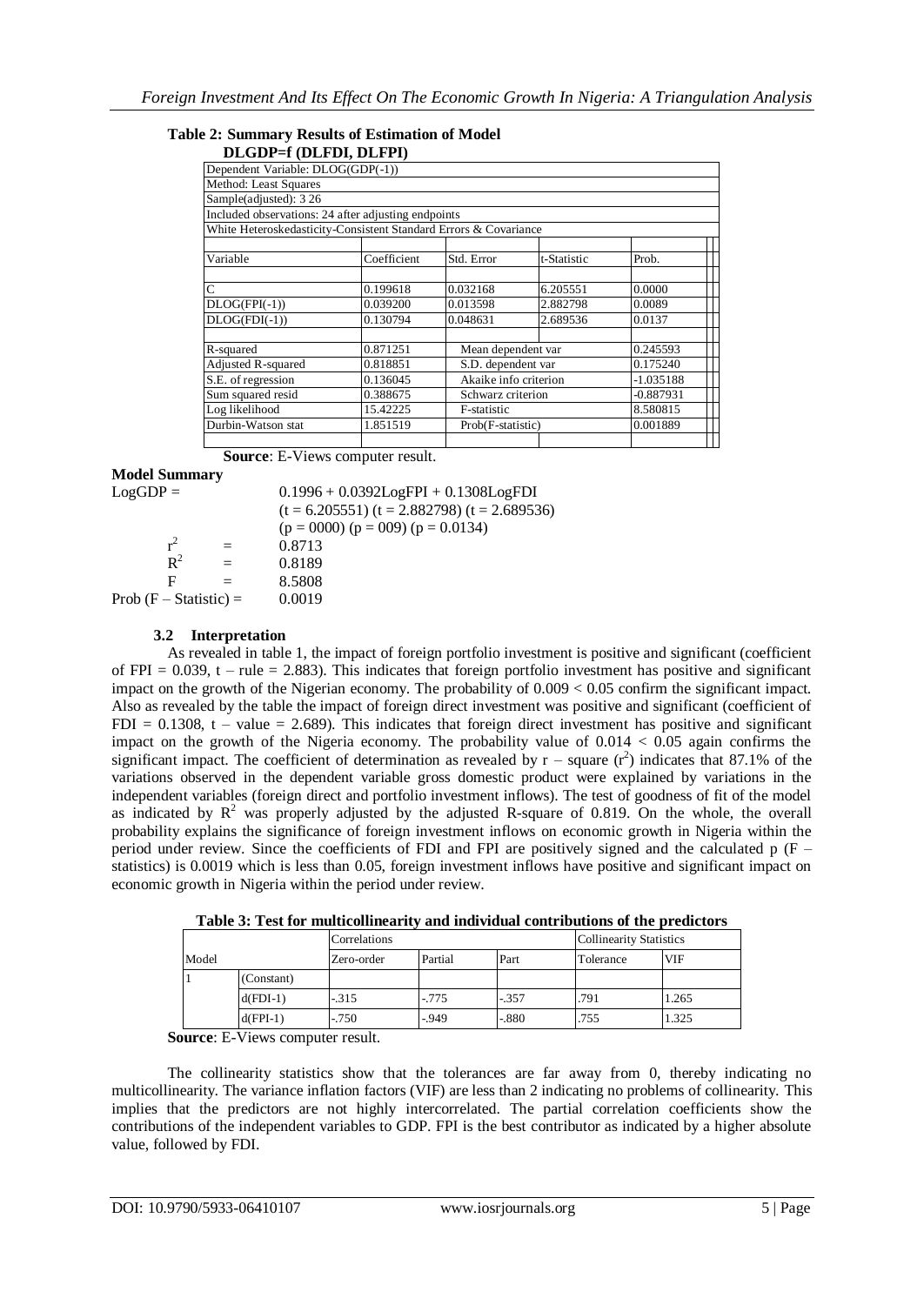| Pairwise Granger Causality Tests      |     |             |             |  |
|---------------------------------------|-----|-------------|-------------|--|
| Sample: 1987 2012                     |     |             |             |  |
| Lags: $2$                             |     |             |             |  |
| Null Hypothesis:                      | Obs | F-Statistic | Probability |  |
|                                       |     |             |             |  |
| FDI does not Granger Cause GDP        | 26  | 44.6258     | 0.00000     |  |
| GDP does not Granger Cause FDI        |     | 10.0178     | 0.00119     |  |
| FPI does not Granger Cause GDP        | 26  | 90.2692     | 0.00000     |  |
| <b>GDP</b> does not Granger Cause FPI |     | 5.35494     | 0.01497     |  |

## **Table 4: Granger Causality test results**

**Source**: E-Views computer result.

According to Granger causality test done by using annual data between 1987-2012 in Nigeria, the table above shows that there is bi-directional relationship between FDI and GDP as well as between FPI and GDP.

## **IV. Conclusion and Recommendation**

Foreign investment inflows disaggregated into foreign Portfolio investment and foreign direct investment have both positive and significant impact on Nigeria's gross domestic product while foreign portfolio investment has the higher contribution according to multi-collinearity test (see table 2). There is a bidirectional relationship between foreign portfolio investment and the growth of the Nigeria economy as well as between foreign direct investment and the growth of Nigerian economy. Total foreign investment inflows promote the nation's economic growth. Both components of foreign investment inflows positively affect economic growth and therefore foreign investment inflows need to be encouraged.

The positive impact of foreign investment inflows follows the neo-classical production function approach, where output is generated by using capital and labour in the production process. With this framework in mind, foreign investments can have an influence on each variable in the production function. Foreign investment increases capital and may effectively improve the factor labour and by transferring new technology, it also has the ability to raise total factor productivity (Borensztein, et al, 1998). So apart from having direct capital augmenting effect, FDI also has added indirect and thus permanent effects on output growth rate.

The positive and significant impact of foreign portfolio investment also follows Cevine and Zerros (1996) who find that increase in FPI leads to greater liquidity in the capital market resulting to a deeper and broader market and also helps to bridge the gap between the amount of financing small firms' need and that which they can access through the capital markets (Knill, 2003).

Since FPI has the higher potential for contributing to growth, it needs to be properly channeled and integrated into the mainstream of the economy. Foreign direct investors should be encouraged to invest in the manufacturing sector which will increase the export of finished products. This is in line with the export-led growth hypothesis which postulates that export is a main determinant of overall economic growth because export expansion will increase productivity by offering potential for scale of economies (Helpman and Krugman, 1985).

Another way to boost export of finished products is by government intervention in the form of tax incentives. This has been considered a very important factor in attracting FDI, and tax incentives have been an essential pull factor for export-oriented foreign investment decisions.

## **V. Conclusion**

We have analytically assessed the impact of foreign investment inflows on Nigeria's economic growth for twenty-six years that is from 1987-2012. The empirical part of the research study sort to verify whether foreign investment inflows affect economic growth, the research contributes to the mixed results of earlier empirical studies on the macro level by finding that foreign investment inflows does have positive and significant effect on the Nigerian economy using OLS and granger causality test. This paper has argued that for foreign investments to better enhance economic growth, the country should take advantage of spillovers and foreign investors should be encouraged to invest in the manufacturing sector which will increase the export of finished products. Moreover, empirical evidence suggests that in order to attract more foreign direct investment to Nigeria, the country should focus on improving the investment climate for foreign investors, boost export of finished products by government intervention in the form of tax incentives and address the issue of corruption.